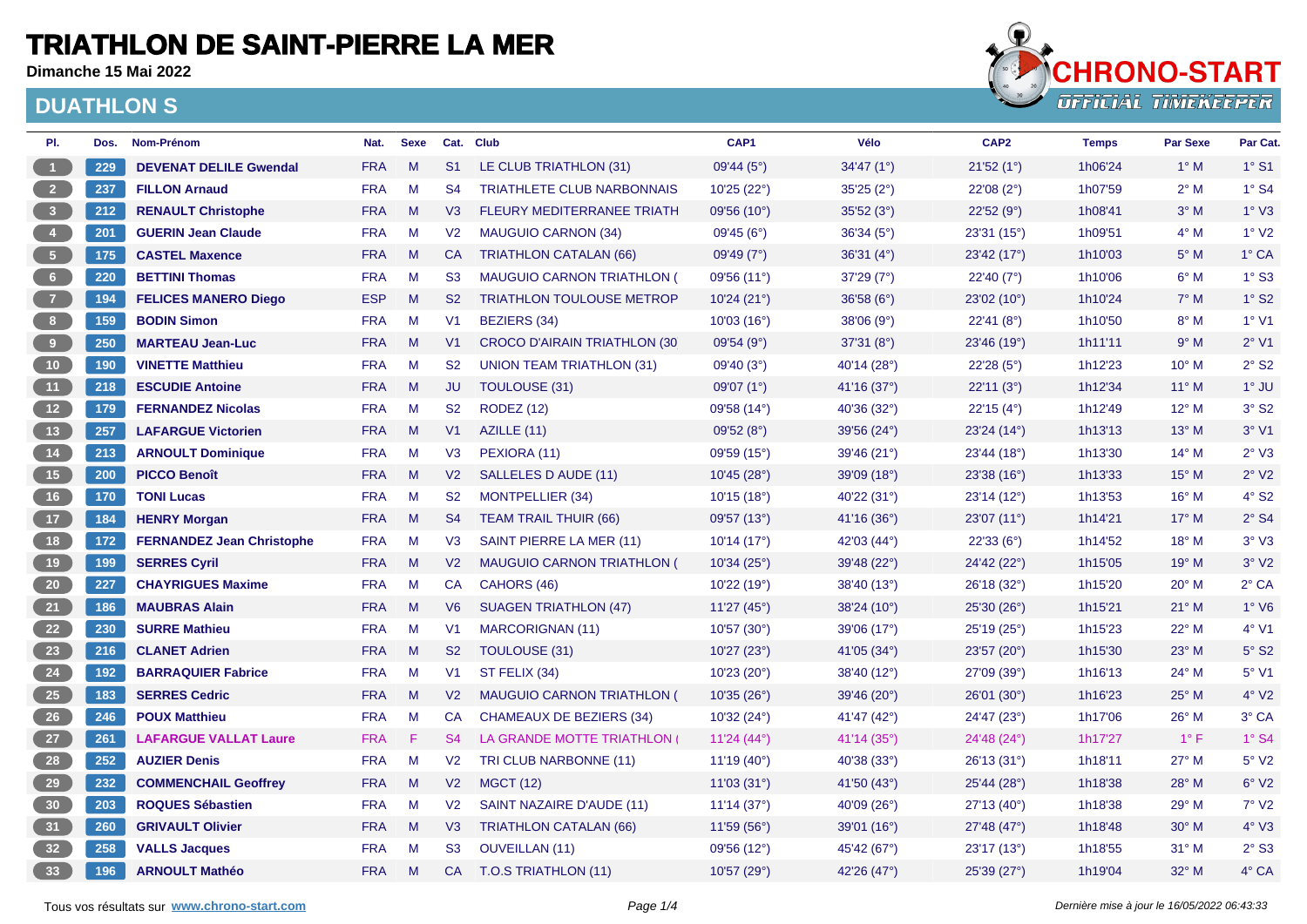**Dimanche 15 Mai 2022**



| PI.             | Dos. | Nom-Prénom                     | Nat.       | <b>Sexe</b> |                | Cat. Club                           | CAP1                   | Vélo                   | CAP <sub>2</sub> | <b>Temps</b> | <b>Par Sexe</b> | Par Cat.                    |
|-----------------|------|--------------------------------|------------|-------------|----------------|-------------------------------------|------------------------|------------------------|------------------|--------------|-----------------|-----------------------------|
| 34              | 178  | <b>BOUACABEILLE Quentin</b>    | <b>FRA</b> | M           | S <sub>2</sub> | CARCASSONNE (11)                    | 11'10(34°)             | 39'10 (19°)            | 28'44 (56°)      | 1h19'04      | $33^\circ$ M    | $6°$ S <sub>2</sub>         |
| 35 <sup>°</sup> | 221  | <b>CHASSAING Pierre-Marie</b>  | <b>FRA</b> | M           | V <sub>1</sub> | <b>TOULOUSE (31)</b>                | 11'48 (54°)            | 38'47 (14°)            | 28'43 (55°)      | 1h19'19      | $34^\circ$ M    | $6°$ V1                     |
| 36 <sup>°</sup> | 163  | <b>PERRIER Arnaud</b>          | <b>FRA</b> | M           | V <sub>2</sub> | <b>TOULOUSE TRIATHLON (31)</b>      | 11'23(42°)             | 40'19 (29°)            | 27'56 (48°)      | 1h19'39      | $35^\circ$ M    | 8° V2                       |
| 37 <sup>°</sup> | 245  | <b>POUX Nicolas</b>            | <b>FRA</b> | M           | V <sub>2</sub> | CHAMEAUX DE BEZIERS (34)            | 10'43(27°)             | 45'00 (62°)            | 23'58 (21°)      | 1h19'41      | $36^\circ$ M    | 9°V2                        |
| 38              | 214  | <b>CASASSUS Nicolas</b>        | <b>FRA</b> | M           | V <sub>1</sub> | WAIMEA (30)                         | 11'14(38°)             | 40'13 (27°)            | 28'22 (50°)      | 1h19'50      | $37^\circ$ M    | $7°$ V1                     |
| 39              | 191  | <b>ETENAUD Jean-Pascal</b>     | <b>FRA</b> | M           | S3             | <b>MONTAUBAN (82)</b>               | 12'07 (60°)            | 41'34 (38°)            | 26'30 (35°)      | 1h20'11      | 38° M           | $3°$ S3                     |
| 40              | 238  | <b>VALLAT Lysiane</b>          | <b>FRA</b> | F           | S3             | LA GRANDE MOTTE TRIATHLON (         | 11'22(41°)             | 41'36 (39°)            | 27'15 (41°)      | 1h20'13      | $2^{\circ}$ F   | $1°$ S3                     |
| 41              | 151  | <b>RIGAUD Romain</b>           | <b>FRA</b> | M           | S <sub>2</sub> | <b>LYON (69)</b>                    | 11'15(39°)             | 42'22 (46°)            | 26'59 (38°)      | 1h20'37      | 39° M           | 7° S2                       |
| 42              | 153  | <b>LIMBERT Bastien</b>         | <b>FRA</b> | M           | S3             | <b>BELBESE EN LOMAGNE (82)</b>      | 11'12(35°)             | 42'18 $(45^{\circ})$   | 27'47(46°)       | 1h21'18      | $40^{\circ}$ M  | 4° S3                       |
| 43              | 207  | <b>PAVY Marc</b>               | <b>FRA</b> | M           | V <sub>5</sub> | LAVALETTE (31)                      | 11'46 (53°)            | 42'39 (48°)            | 27'16(42°)       | 1h21'41      | $41^{\circ}$ M  | $1°$ V <sub>5</sub>         |
| 44              | 251  | <b>CAULLIER Julien</b>         | <b>FRA</b> | M           | V <sub>2</sub> | NARBONNE (11)                       | 11'34(47°)             | 41'44 (41°)            | 28'38(53°)       | 1h21'57      | $42^{\circ}$ M  | 10° V2                      |
| 45              | 195  | <b>ROBERT Thomas</b>           | <b>FRA</b> | M           | S3             | VIEILLE-TOULOUSE (31)               | 12'06(58°)             | 43'29 (51°)            | 26'22(33°)       | 1h21'58      | 43° M           | $5^\circ$ S3                |
| 46              | 256  | <b>BRETON Xavier</b>           | <b>FRA</b> | M           | S3             | TOULOUSE (31)                       | 12'06(59°)             | 42'44 (49 $^{\circ}$ ) | 27'31(44°)       | 1h22'22      | $44^{\circ}$ M  | $6°$ S3                     |
| 47              | 168  | <b>FÉLIX Anthony</b>           | <b>FRA</b> | M           | S <sub>4</sub> | PORT-LA-NOUVELLE (11)               | 11'24 (43°)            | 44'26 (56°)            | 26'32 (36°)      | 1h22'22      | $45^{\circ}$ M  | $3°$ S <sub>4</sub>         |
| 48              | 204  | <b>JEAN Eric</b>               | <b>FRA</b> | M           | V <sub>4</sub> | <b>LOUPIAN TRI NATURE (34)</b>      | 12'48(79°)             | 40'08 (25°)            | 30'26 (69°)      | 1h23'23      | $46^{\circ}$ M  | 1° <sub>V4</sub>            |
| 49              | 189  | <b>ORUS Camille</b>            | <b>FRA</b> | F           | S <sub>3</sub> | <b>CROCO D'AIRAIN NIMES TRIATHI</b> | 11'36(48°)             | 45'08 (63°)            | 26'45 (37°)      | 1h23'31      | $3^{\circ}$ F   | $2°$ S <sub>3</sub>         |
| 50 <sub>o</sub> | 180  | <b>MEUBLAT Jean-Claude</b>     | <b>FRA</b> | M           | V3             | SAINT-CERE (46)                     | 11'46(52°)             | 45'29 (65°)            | 26'27 (34°)      | 1h23'42      | 47° M           | $5^\circ$ V3                |
| 51              | 210  | <b>COSSEAU Céline</b>          | <b>FRA</b> | F           | V <sub>2</sub> | <b>TCN (11)</b>                     | 11'53(55°)             | 44'30 (57°)            | 27'32(45°)       | 1h23'56      | $4^{\circ}$ F   | 1° V2                       |
| 52              | 228  | <b>BONNEFONT Paul</b>          | <b>FRA</b> | M           | S <sub>2</sub> | <b>BEAUZELLE</b> (31)               | 13'17 (86°)            | 39'50 (23°)            | 30'56 (72°)      | 1h24'05      | 48° M           | 8° S2                       |
| 53              | 209  | <b>CRENNER Marion</b>          | <b>FRA</b> | F           | S3             | TRIAHTLON CLUB NARBONNE (11         | 11'13(36°)             | 47'22 (79°)            | 25'51 (29°)      | 1h24'26      | $5^{\circ}$ F   | $3°$ S <sub>3</sub>         |
| 54              | 249  | <b>DELEUTRE Norbert</b>        | <b>FRA</b> | M           | V <sub>2</sub> | <b>CROCO D'AIRAIN NIMES TRIATHI</b> | 12'36 (72°)            | 44'18 (54°)            | 28'28 (52°)      | 1h25'23      | $49^\circ$ M    | $11^{\circ}$ V <sub>2</sub> |
| 55              | 162  | <b>ACCADBLED Franck</b>        | <b>FRA</b> | M           | V <sub>2</sub> | TOULOUSE (31)                       | 12'39 (73°)            | 41'38 $(40^{\circ})$   | 31'57(79°)       | 1h26'15      | $50^\circ$ M    | 12° V2                      |
| 56              | 169  | <b>THEPAULT Jonathan</b>       | <b>FRA</b> | M           | S <sub>2</sub> | <b>MONTPELLIER (34)</b>             | 11'05(32°)             | 45'29 (64°)            | 29'44 (64°)      | 1h26'18      | $51^\circ$ M    | $9°$ S <sub>2</sub>         |
| 57              | 157  | <b>AGUILHON Antoine</b>        | <b>FRA</b> | M           | S3             | SAINT PAUL TROIS CHATEAUX (2)       | 11'42(51°)             | 47'16 (77°)            | 27'29 (43°)      | 1h26'28      | 52° M           | $7°$ S3                     |
| 58              | 254  | <b>LLANTIA Noémie</b>          | <b>FRA</b> | F           | JU             | <b>ASTC (66)</b>                    | 11'40 (49 $^{\circ}$ ) | 44'45 (60°)            | 30'11 (67°)      | 1h26'36      | $6^{\circ}$ F   | 1° JU                       |
| 59              | 255  | <b>BONNIN Elodie</b>           | <b>FRA</b> | F           | V <sub>2</sub> | <b>DEFIMAN TRIATHLON PEZENAS (</b>  | 12'26(66)              | 45'39 (66°)            | 28'39 (54°)      | 1h26'45      | $7^\circ$ F     | $2°$ V <sub>2</sub>         |
| 60              | 174  | <b>LONGHI Regis</b>            | <b>FRA</b> | M           | V1             | <b>MONTPELLIER (34)</b>             | 11'41(50°)             | 43'52 (53°)            | 31'12(74°)       | 1h26'46      | $53^\circ$ M    | 8°V1                        |
| 61              | 219  | <b>LECLERCQ Philippe</b>       | <b>FRA</b> | M           | V <sub>4</sub> | <b>MONTAUBAN (82)</b>               | 12'36 (70°)            | 44'45 (59°)            | 29'40 (62°)      | 1h27'02      | $54^{\circ}$ M  | $2°$ V4                     |
| 62              | 185  | <b>GERVAIS Aurélien</b>        | <b>FRA</b> | M           | S <sub>4</sub> | PALAVAS-LES-FLOTS (34)              | 11'06(33°)             | 47'55 (87°)            | 28'09 (49°)      | 1h27'11      | 55° M           | $4°$ S4                     |
| 63              | 242  | <b>MIFSUD Mélanie</b>          | <b>FRA</b> | F           | S <sub>3</sub> | LA GRANDE MOTTE TRIATHLON (         | 12'14(63°)             | 46'28 (70°)            | 28'28 (51°)      | 1h27'12      | $8^{\circ}$ F   | 4° S3                       |
| 64              | 253  | <b>BOUSQUET Pierre Olivier</b> | <b>FRA</b> | M           | V <sub>5</sub> | LES P'TITS LOUPS (09)               | 13'58 (93°)            | 40'21 (30°)            | 33'13 (84°)      | 1h27'33      | $56^{\circ}$ M  | 2° <sub>0</sub>             |
| 65              | 241  | <b>TREBOSC Julien</b>          | <b>FRA</b> | M           | S3             | <b>TRIATHLON MAUGUIO CARNON (</b>   | 11'28 (46°)            | 46'35 (72°)            | 29'41 (63°)      | 1h27'45      | 57° M           | 8° S3                       |
| 66              | 193  | <b>GRANDIN Jean-Philippe</b>   | <b>FRA</b> | M           | S3             | NARBONNE (11)                       | 12'02(57°)             | 46'29 (71°)            | 29'25 (60°)      | 1h27'57      | $58^\circ$ M    | $9°$ S3                     |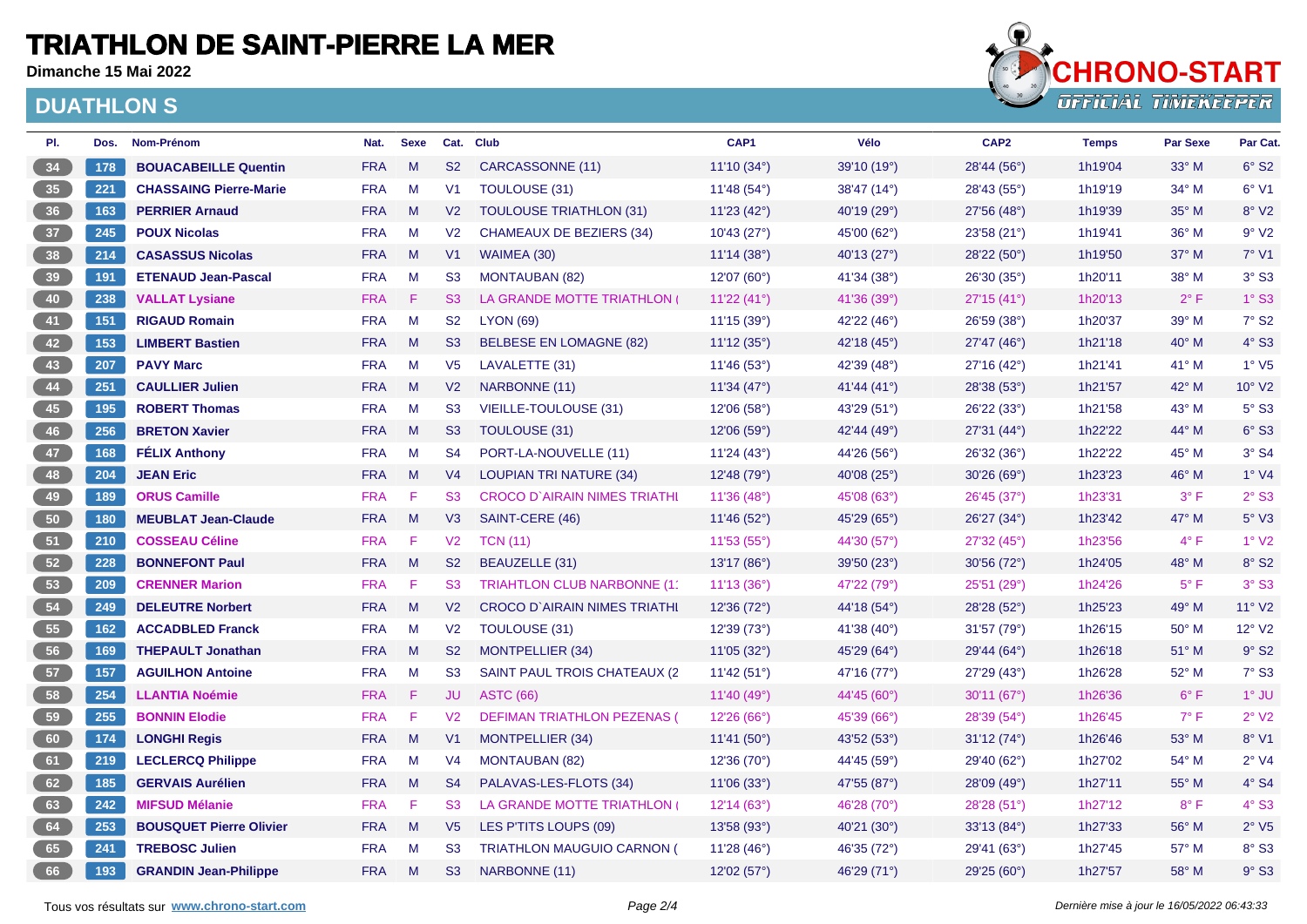**Dimanche 15 Mai 2022**



| PI. | Dos. | Nom-Prénom                  | Nat.       | <b>Sexe</b> |                | Cat. Club                         | CAP1         | Vélo         | CAP <sub>2</sub> | <b>Temps</b> | <b>Par Sexe</b> | Par Cat.                    |
|-----|------|-----------------------------|------------|-------------|----------------|-----------------------------------|--------------|--------------|------------------|--------------|-----------------|-----------------------------|
| 67  | 166  | <b>ALIMI Vincent</b>        | <b>FRA</b> | M           | S3             | PALAVAS (34)                      | 12'34 (68°)  | 47'17 (78°)  | 29'11 (59°)      | 1h29'03      | $59^\circ$ M    | 10° S3                      |
| 68  | 235  | <b>SOLT Perrine</b>         | <b>FRA</b> | -F          | <b>S2</b>      | <b>MONTPELLIER (34)</b>           | 12'36 (71°)  | 43'16 (50°)  | 33'40 (87°)      | 1h29'34      | $9^{\circ}$ F   | $1°$ S <sub>2</sub>         |
| 69  | 248  | <b>AKESBI Sarah</b>         | <b>FRA</b> | F           | <b>S2</b>      | <b>MONTPELLIER TRIATHLON (34)</b> | 12'43(75°)   | 47'46 (83°)  | 29'06 (58°)      | 1h29'36      | $10^{\circ}$ F  | $2°$ S <sub>2</sub>         |
| 70  | 231  | <b>ORMIERES Michel</b>      | <b>FRA</b> | M           | V <sub>5</sub> | NARBONNE (11)                     | 13'27 (87°)  | 45'00 (61°)  | 31'18(75°)       | 1h29'46      | $60^\circ$ M    | $3°\ V5$                    |
| 71  | 167  | <b>OTERO Maëla</b>          | <b>FRA</b> | F           | <b>S2</b>      | <b>CANET EN ROUSSILLON (66)</b>   | 12'35(69°)   | 47'37 (81°)  | 29'56(66)        | 1h30'08      | $11^{\circ}$ F  | $3°$ S <sub>2</sub>         |
| 72  | 217  | <b>SANCHEZ GALLEGO José</b> | <b>FRA</b> | M           | S <sub>4</sub> | LATOUR BAS ELNE (66)              | 12'32(67°)   | 44'25 (55°)  | 33'32(85°)       | 1h30'30      | $61^\circ$ M    | $5°$ S4                     |
| 73  | 202  | <b>JEAN Nicole</b>          | <b>FRA</b> | -F          | V3             | <b>LOUPIAN TRI NATURE (34)</b>    | 14'05 (97°)  | 44'33 (58°)  | 31'56 (78°)      | 1h30'35      | $12^{\circ}$ F  | 1° <sub>V3</sub>            |
| 74  | 233  | <b>BARRERE Jean Yves</b>    | <b>FRA</b> | M           | V <sub>1</sub> | RUNNING BEACH CLUB 66 (66)        | 13'00 (83°)  | 47'08 (76°)  | 30'27 (70°)      | 1h30'36      | 62° M           | 9°V1                        |
| 75  | 225  | <b>RUZE TORRES Anthony</b>  | <b>FRA</b> | M           | S <sub>1</sub> | SERVIAN (34)                      | 12'12(61°)   | 46'12 (69°)  | 32'16 (80°)      | 1h30'41      | $63^\circ$ M    | $2°$ S1                     |
| 76  | 240  | <b>BOISSE Emma</b>          | <b>FRA</b> | -F          | JU.            | <b>MONTAUROUX (83)</b>            | 12'45 (77°)  | 47'50 (85°)  | 30'21 (68°)      | 1h30'57      | $13^{\circ}$ F  | $2°$ JU                     |
| 77  | 247  | <b>EMILE Sarah</b>          | <b>FRA</b> | F           | CA             | LES CHAMEAUX DE BEZIERS (34)      | 13'05 (85°)  | 47'53 (86°)  | 30'47(71°)       | 1h31'47      | $14^{\circ}$ F  | $1^\circ$ CA                |
| 78  | 155  | <b>DURAND Guillaume</b>     | <b>FRA</b> | M           | S3             | <b>LIGNAN SUR ORB (34)</b>        | 12'15 (64°)  | 50'44 (93°)  | 28'53 (57°)      | 1h31'52      | 64° M           | 11° S3                      |
| 79  | 206  | <b>LOBBRECHT Marion</b>     | <b>FRA</b> | F           | S3             | LA CRAU (83)                      | 13'02(84°)   | 46'46 (74°)  | 32'28 (82°)      | 1h32'17      | $15^{\circ}$ F  | $5°$ S3                     |
| 80  | 205  | <b>BARBE Laura</b>          | <b>FRA</b> | F           | S3             | <b>ROUFFIAC D'AUDE (11)</b>       | 13'47 (91°)  | 49'22 (90°)  | 29'38 (61°)      | 1h32'48      | $16^{\circ}$ F  | 6° S3                       |
| 81  | 215  | <b>BEILLE Philippe</b>      | <b>FRA</b> | M           | V3             | PALAVAS-LES-FLOTS (34)            | 12'47 (78°)  | 46'09 (68°)  | 33'55(91°)       | 1h32'52      | 65° M           | $6°\text{V}3$               |
| 82  | 224  | <b>RICAUT-LAROSE Benoît</b> | <b>FRA</b> | M           | S <sub>3</sub> | <b>TOULOUSE TRIATHLON (31)</b>    | 12'45(76°)   | 47'26 (80°)  | 33'43(89°)       | 1h33'55      | $66^{\circ}$ M  | 12° S3                      |
| 83  | 165  | <b>PASCUCCI Sophie</b>      | <b>FRA</b> | -F          | V <sub>2</sub> | PRADES (66)                       | 14'21 (99°)  | 43'47 (52°)  | 35'56 (99°)      | 1h34'05      | $17^\circ$ F    | $3°$ V <sub>2</sub>         |
| 84  | 176  | <b>NARVAEZ Manuela</b>      | <b>FRA</b> | F           | S <sub>2</sub> | <b>COURIR ENSEMBLE AIGUEFOND</b>  | 14'05 (96°)  | 46'46 (73°)  | 33'37(86°)       | 1h34'28      | $18^{\circ}$ F  | $4°$ S <sub>2</sub>         |
| 85  | 152  | <b>AUDINET Damien</b>       | <b>FRA</b> | M           | V <sub>2</sub> | <b>TEAM PASTEL TRIATHLON (31)</b> | 14'24 (100°) | 47'50 (84°)  | 32'38(83°)       | 1h34'53      | $67^\circ$ M    | 13° V2                      |
| 86  | 239  | <b>TENSA Mathilde</b>       | <b>FRA</b> | F           | S <sub>2</sub> | <b>TRIATHLON CLUB CARCASSONN</b>  | 12'58 (82°)  | 51'07 (95°)  | 31'22(77°)       | 1h35'28      | $19°$ F         | $5^\circ$ S <sub>2</sub>    |
| 87  | 226  | <b>NASTRO William</b>       | <b>FRA</b> | M           | S <sub>4</sub> | <b>TOULOUSE TRIATHLON (31)</b>    | 12'13(62°)   | 48'30 (89°)  | 35'00 (97°)      | 1h35'44      | 68° M           | 6°S4                        |
| 88  | 158  | <b>GUERRERO Guillaume</b>   | <b>FRA</b> | M           | S3             | <b>ISTRES (13)</b>                | 12'41 (74°)  | 51'38 (96°)  | 32'19 (81°)      | 1h36'39      | $69^\circ$ M    | 13° S3                      |
| 89  | 234  | <b>MARCEROU Cyril</b>       | <b>FRA</b> | M           | V <sub>2</sub> | MONDONVILLE (31)                  | 13'50 (92°)  | 47'40 (82°)  | 35'09 (98°)      | 1h36'39      | $70^\circ$ M    | 14° V2                      |
| 90  | 188  | <b>BRUNEL Claire</b>        | <b>FRA</b> | F           | S <sub>2</sub> | <b>MONTPELLIER (34)</b>           | 12'54(81°)   | 54'00 (101°) | 29'53 (65°)      | 1h36'49      | $20^{\circ}$ F  | $6°$ S <sub>2</sub>         |
| 91  | 222  | <b>COPPIN Christian</b>     | <b>FRA</b> | M           | V <sub>5</sub> | PACOUSSINES GUYANE (11)           | 15'38(103°)  | 47'56 (88°)  | 34'02 (93°)      | 1h37'37      | $71^\circ$ M    | $4^{\circ}$ V <sub>5</sub>  |
| 92  | 243  | <b>GEFFROY Laure</b>        | <b>FRA</b> | F           | V <sub>1</sub> | <b>STT (34)</b>                   | 13'38(89°)   | 50'26(91°)   | 33'50 (90°)      | 1h37'56      | $21^{\circ}$ F  | $1°$ V1                     |
| 93  | 161  | <b>JEAN Alexis</b>          | <b>FRA</b> | M           | S <sub>2</sub> | NARBONNE (11)                     | 13'34 (88°)  | 50'37 (92°)  | 34'40 (96°)      | 1h38'52      | 72° M           | $10^{\circ}$ S <sub>2</sub> |
| 94  | 182  | <b>SAMARA Claude</b>        | <b>FRA</b> | M           | V3             | MILLAU GRANDS CAUSSES TRIAT       | 14'00 (94°)  | 50'47 (94°)  | 34'25 (94°)      | 1h39'13      | 73° M           | $7°\,V3$                    |
| 95  | 156  | <b>MASSAL Yann</b>          | <b>FRA</b> | M           | S <sub>2</sub> | <b>BEZIERS (34)</b>               | 12'15(65°)   | 52'31 (98°)  | 34'32 (95°)      | 1h39'19      | $74^\circ$ M    | 11° S2                      |
| 96  | 244  | <b>LUCATS Roseline</b>      | <b>FRA</b> | F           | V6             | <b>SU AGEN TRIATHLON (47)</b>     | 13'46 (90°)  | 55'10 (102°) | 31'18(76°)       | 1h40'16      | $22^{\circ}$ F  | $1°$ V6                     |
| 97  | 223  | <b>BOUSSAC Chantal</b>      | <b>FRA</b> | F           | V3             | SAINT-CERE (46)                   | 14'07(98°)   | 55'20 (103°) | 31'03(73°)       | 1h40'31      | $23^{\circ}$ F  | $2°\text{V}3$               |
| 98  | 164  | <b>ARABIA Thomas</b>        | <b>FRA</b> | M           | S <sub>3</sub> | <b>BELBEZE EN LOMAGNE (82)</b>    | 14'25(101°)  | 52'12 (97°)  | 33'58 (92°)      | 1h40'36      | $75^{\circ}$ M  | 14° S3                      |
| 99  | 208  | <b>BARBE Marion</b>         | <b>FRA</b> | F           | <b>S4</b>      | <b>BORDEAUX (33)</b>              | 14'01 (95°)  | 53'00 (99°)  | 33'42 (88°)      | 1h40'44      | $24^{\circ}$ F  | $2°$ S4                     |